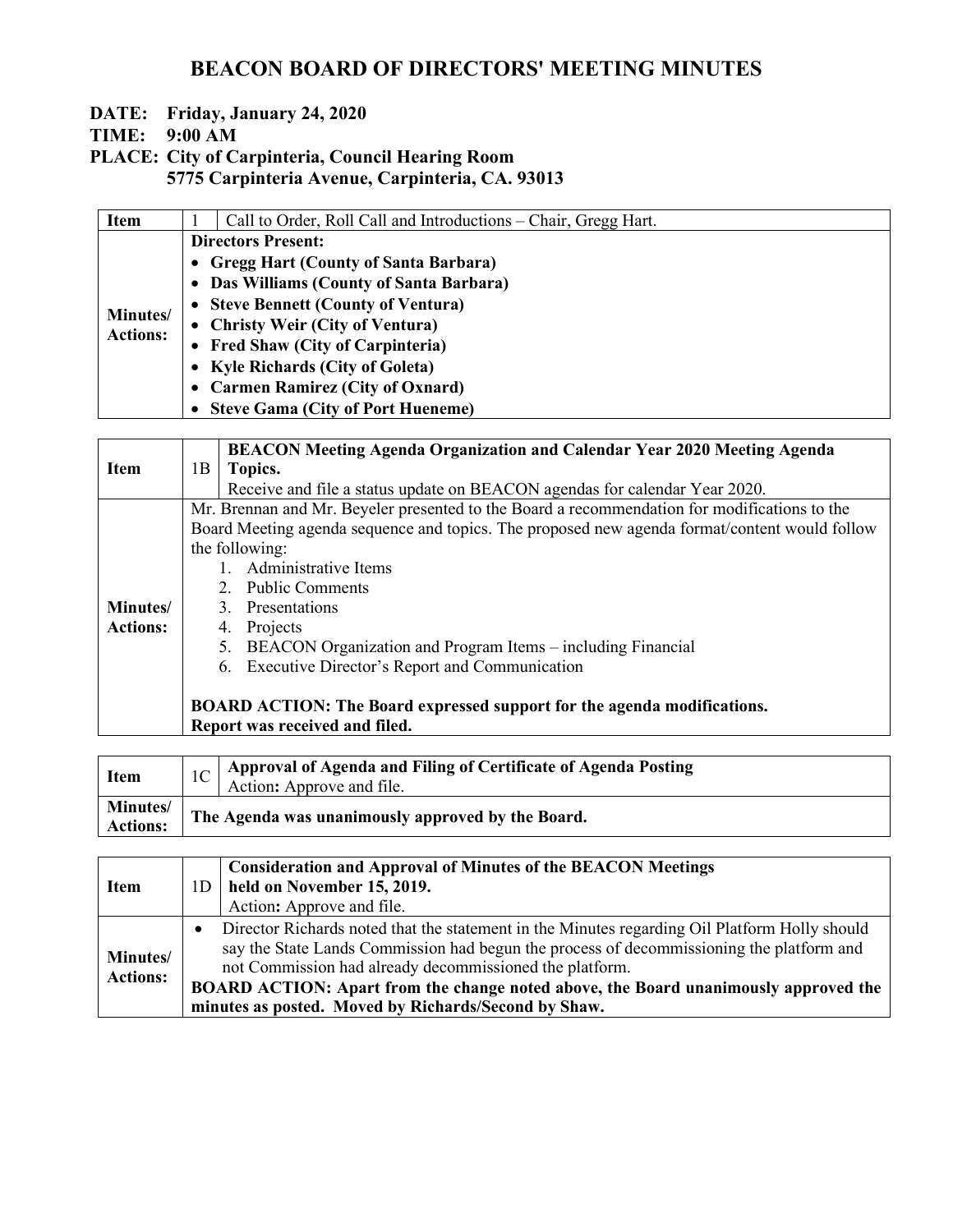## **DATE: Friday, January 24, 2020**

**TIME: 9:00 AM**

**PLACE: City of Carpinteria, Council Hearing Room**

**5775 Carpinteria Avenue, Carpinteria, CA. 93013**

| <b>Item</b>     | $\overline{2}$                                                                                  | <b>Public Comment and Other Matters not on the Agenda</b>                                        |  |
|-----------------|-------------------------------------------------------------------------------------------------|--------------------------------------------------------------------------------------------------|--|
|                 |                                                                                                 | Receive public comments.                                                                         |  |
|                 |                                                                                                 | Dennis Chenoweth - Solimar Beach Colony Homeowners Association. Mr. Chenoweth indicated          |  |
|                 |                                                                                                 | that the Grubb 5 lease for pipelines and a pumping station vault structure located approximately |  |
|                 |                                                                                                 | 100-ft west (upstream) of Solimar Beach Colony has expired and the facilities are slated for     |  |
|                 |                                                                                                 | decommissioning and removal. The primary concern is that removal of the three pipelines and      |  |
|                 |                                                                                                 | vault will have the unintended consequence of altering ocean current flows and eliminate the     |  |
|                 | resultant sand deposition that takes place in the areas of Faria, Solimar Beach Colony, and the |                                                                                                  |  |
|                 |                                                                                                 | large Ventura County beaches downstream of Solimar. Understanding this phenomenon is critically  |  |
| Minutes/        | important because the beaches that are currently formed by sand deposition in this area provide |                                                                                                  |  |
| <b>Actions:</b> | marine habitats as well as protection for the homes at Solimar and the extensive infrastructure |                                                                                                  |  |
|                 |                                                                                                 | that is under Pacific Coast Highway. The Colony's contention is based on observations following  |  |
|                 | removal of the Oil Piers located north of Solimar. The Oil Piers Beach effectively disappeared  |                                                                                                  |  |
|                 | following removal of the pier. Mr. Chenoweth requested that BEACON support Solimar Beach's      |                                                                                                  |  |
|                 | position and consider studying the issue further.                                               |                                                                                                  |  |
|                 |                                                                                                 |                                                                                                  |  |
|                 | $\bullet$                                                                                       | Director Bennett asked what expertise BEACON can bring to this issue especially with its         |  |
|                 |                                                                                                 | experience working with the USACOE on the Oil Piers Artificial Reef project.                     |  |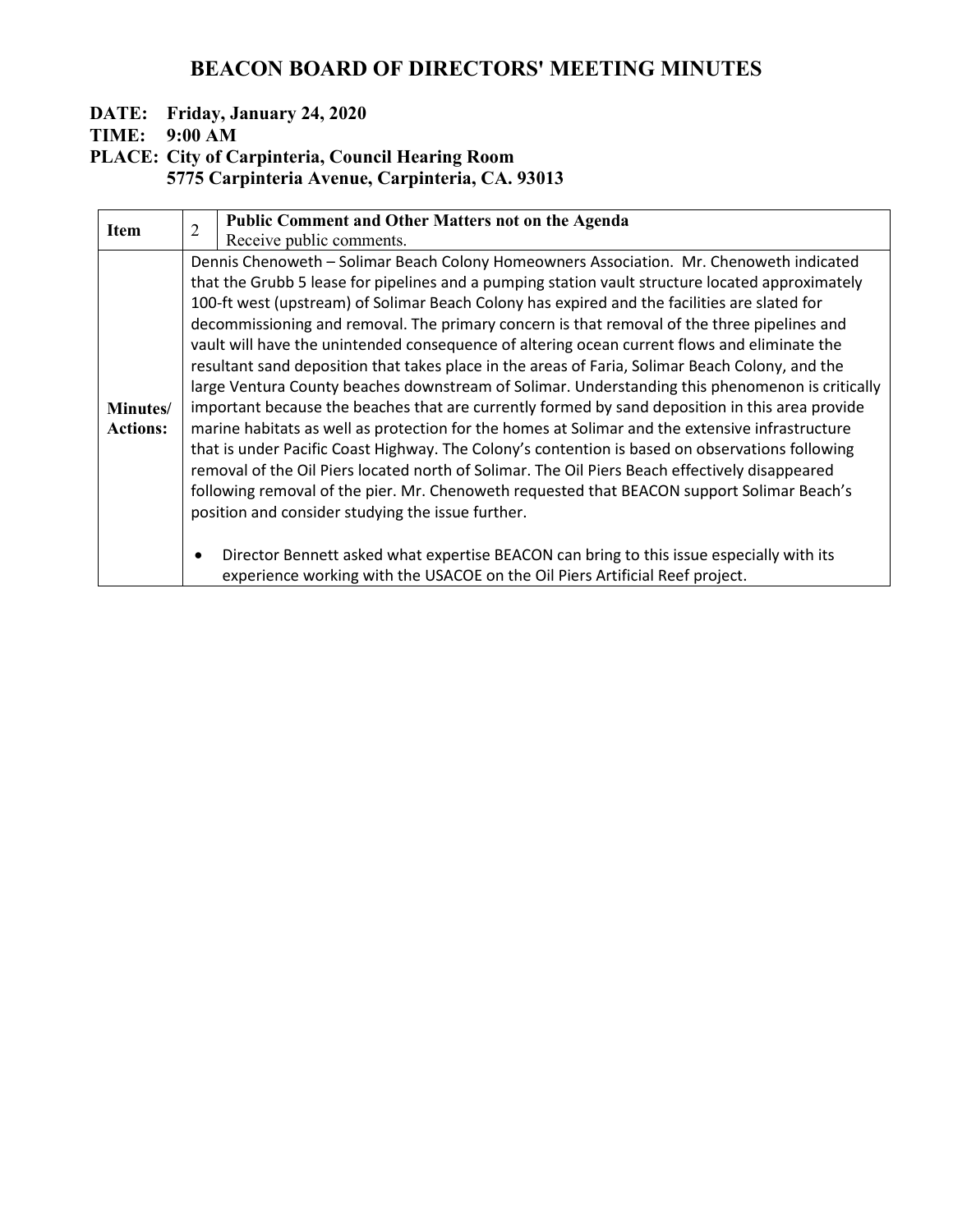## **DATE: Friday, January 24, 2020**

**TIME: 9:00 AM**

**PLACE: City of Carpinteria, Council Hearing Room**

**5775 Carpinteria Avenue, Carpinteria, CA. 93013**

|             | Annual USGS Littoral Cell Briefing/CoSMoS-Santa Barbara Channel and BEACON |                                                                                         |
|-------------|----------------------------------------------------------------------------|-----------------------------------------------------------------------------------------|
|             |                                                                            | <b>Member Agency Reports on Sediment Management</b>                                     |
|             |                                                                            | i. Receive a presentation from the US Geologic Survey on its long-term shoreline        |
| <b>Item</b> | 3A                                                                         | monitoring of the BEACON coast and presentations from local agencies on current and     |
|             |                                                                            | planned sediment management activities, including representatives from Santa Barbara    |
|             |                                                                            | County Flood Control, the City of Carpinteria, Ventura County (Channel Islands Harbor), |
|             |                                                                            | and Port Hueneme                                                                        |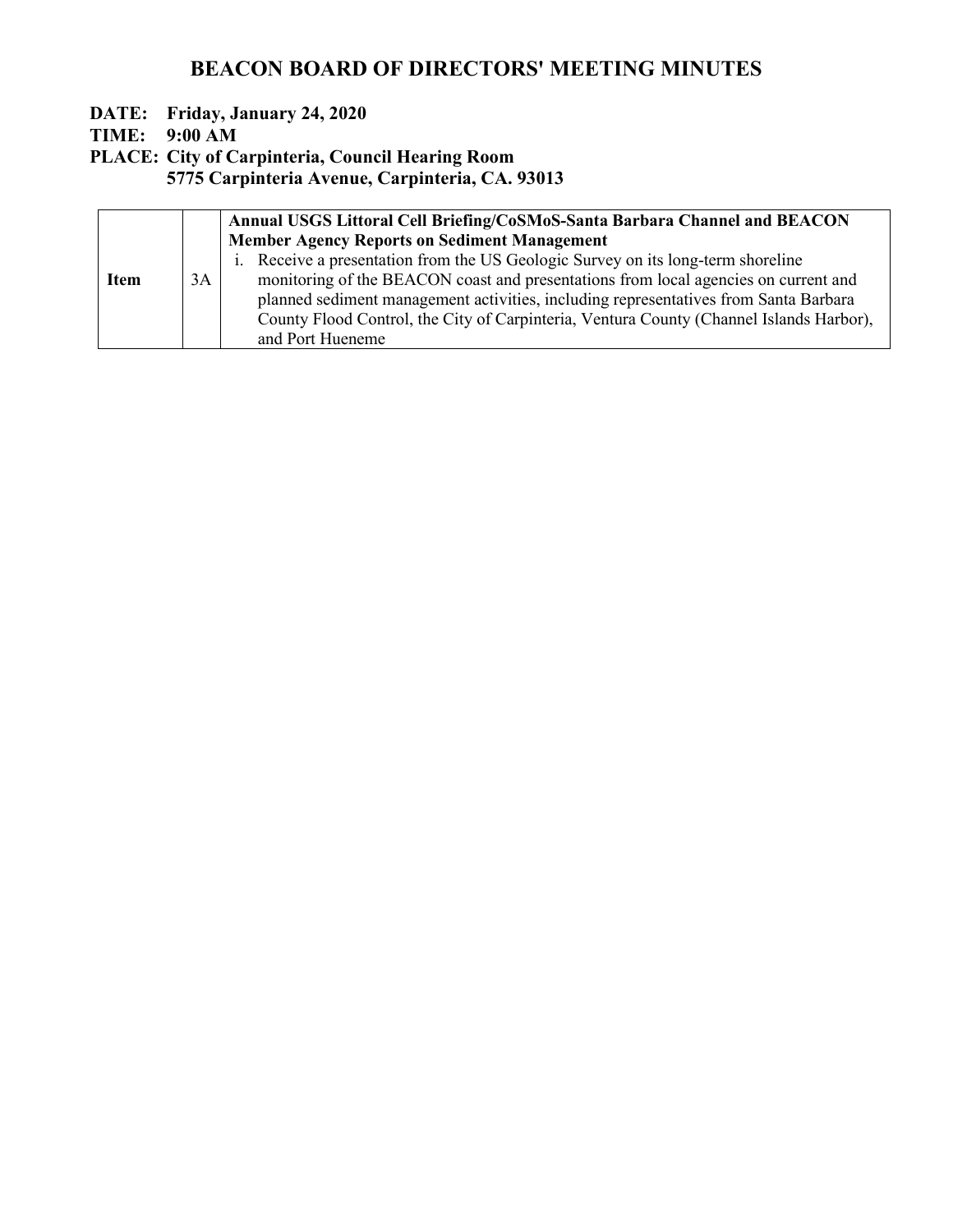## **DATE: Friday, January 24, 2020**

## **TIME: 9:00 AM**

#### **PLACE: City of Carpinteria, Council Hearing Room 5775 Carpinteria Avenue, Carpinteria, CA. 93013**

|                             | Mr. Dan Hoover of USGS presented an update on the USGS's Coastal Monitoring Study of the<br>BEACON Coast. The USGS PowerPoint presentation will be posted on the BEACON Website. Mr.<br>Hover indicated that the most recent monitoring period included the debris flow in January 2018.<br>The interesting conclusion of the post debris flow data is that the natural sediment from the creeks<br>making it to the coast was estimated at only 22,000 cubic meters, which is very small given the size<br>of the debris flow event. And, while some creeks were undoubtedly blocked to some degree during<br>the event, the broader conclusion is that there are too many obstacles to the natural sediment<br>transport process. Dan explained that the monitoring is done through bathymetric readings at<br>approximately every 200 meters. Generally, sediment quickly settles once it hits the coast and if the<br>coastal area is rocky the sediment will fill the rock voids or if not a rocky area, the sediment will<br>flow downstream close to the coastline.<br>Director Gama asked that if there was no Hwy 101 and UPRR how much more sediment would<br>$\bullet$<br>reach the coast. Mr. Hoover responded that a huge amount more.<br>Director Williams reported that SB County Flood Control was implementing several debris<br>$\bullet$<br>modification projects that allow sediments through the debris basins.<br>Paul Jenkins of Heal the Ocean asked if the monitoring could be more continuous? Twice a year<br>$\bullet$<br>does not provide sufficient data. |
|-----------------------------|-----------------------------------------------------------------------------------------------------------------------------------------------------------------------------------------------------------------------------------------------------------------------------------------------------------------------------------------------------------------------------------------------------------------------------------------------------------------------------------------------------------------------------------------------------------------------------------------------------------------------------------------------------------------------------------------------------------------------------------------------------------------------------------------------------------------------------------------------------------------------------------------------------------------------------------------------------------------------------------------------------------------------------------------------------------------------------------------------------------------------------------------------------------------------------------------------------------------------------------------------------------------------------------------------------------------------------------------------------------------------------------------------------------------------------------------------------------------------------------------------------------------------------------------------------------------------------------------|
| Minutes/<br><b>Actions:</b> | Maureen Spencer, Environmental Manager from the Santa Barbara County Flood Control District<br>presented an update of sediment management issues. Maureen explained that from the debris flow<br>about 400 to 500 K CY of sediment was removed from the debris basins and taken to upland areas.<br>Additional sediment was taken to Carpinteria Beach and Goleta Beach, 40,000 CY and 28,000 CY<br>respectively. In 2019 following storm event, 28,000 CY was taken to Carpinteria Beach from Debris<br>Basins. As reported by Supervisor Williams, the Flood Control District is actively working on three<br>debris basin modification projects, at Romero Creek, San Ysidro Creek and Cold Springs Creek.<br>The modifications will mimic the existing Gobernador Debris Basin design. The projects are<br>scheduled to be completed in 2021 and 2022 and they will allow sediment transport and be fish-<br>passage friendly. Maureen also reported on creek dredging programs at Franklin Creek and Santa<br>Monica Creek in Carpinteria. The Flood Control District is updating their dredging project EIR and<br>anticipates approval in 2020. The historic regulatory permits for the dredging required a maximum<br>of 25% fines. The District is talking to the regulatory agencies to try and increase the max fines to<br>greater than 25%.                                                                                                                                                                                                                                |
|                             | Director Gama stated that he believes SB County FC District also believes that "every mountain"<br>wants to be a beach". Maureen responded that FC does believe this. In the 1960's and 70's<br>debris basins were built is response to severe flooding and they were maintained accordingly. In<br>2010 in order to accommodate fish-passage requirements the Flood Control District developed a<br>strategic plan to remove or modify ten debris basins, to accommodate fish-passage. The<br>additional benefit is of course, enhanced sediment transport to the coast.<br>Director Bennett indicated that a pilot study needs to be completed showing no adverse impact<br>$\bullet$<br>of fines greater than 25%.<br>Director Richards indicated that Goleta is concerned about testing when sediment is deposited<br>on the beach. Maureen responded that comprehensive testing is mandated by the permits for the<br>sediment before it is placed on the beaches.<br>Director Shaw asked if emergency permits are open ended? Maureen responded that emergency<br>$\bullet$<br>permits are not open ended.                                                                                                                                                                                                                                                                                                                                                                                                                                                                        |
|                             | Mr. Matt Roberts, Parks and Recreation Director from the City of Carpinteria presented an update<br>for the City of Carpinteria. Matt stated that since 1983 cleanout sediment from debris basins has                                                                                                                                                                                                                                                                                                                                                                                                                                                                                                                                                                                                                                                                                                                                                                                                                                                                                                                                                                                                                                                                                                                                                                                                                                                                                                                                                                                   |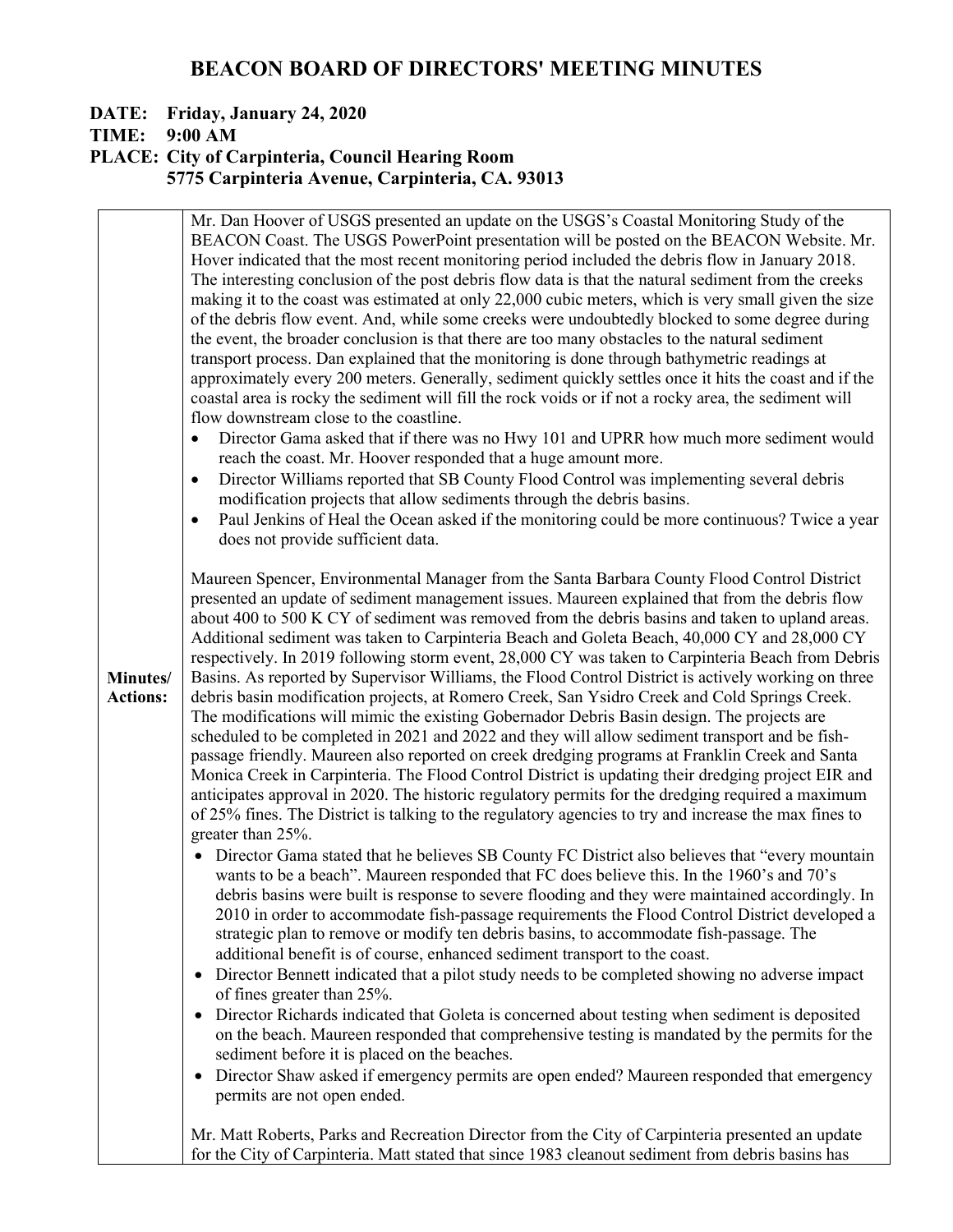### **DATE: Friday, January 24, 2020**

#### **TIME: 9:00 AM**

#### **PLACE: City of Carpinteria, Council Hearing Room 5775 Carpinteria Avenue, Carpinteria, CA. 93013**

been taken to upland locations and this strategy must change. The south coast is unique in that the mountains are very close to the coast. Consequently, sediment flow velocity tends to be higher and more course sediment like cobble should naturally reach the coast. In 1939 Carpinteria Beach was very wide with an underlying layer of cobble covered by sand and sand dunes - it was a very living shoreline. In 1960, prior to the installation of debris basins and Hwy 101 Carpinteria Beach was very wide. With the installation of the modified Gobernador Debris Basin that allows sediment transport, the City is seeing more cobbles in Carpinteria creek – which is a very positive thing. • Director Hart stated that sediment needs to be recognized as a resource under CEQA. **BOARD ACTIONS: The Board received and filed the reports. Item** 4A **Mondo's Cove Beach Public Access Stairway Improvement**. **Recommended Action:**  i. Approve and authorize the Chair to execute the attached Agreement with Jensen Design & Survey, Inc. in an amount up to and not to exceed \$59,823.00 with a period of performance from January 24, 2020 through June 30, 2020 for design and engineering

services for the Mondo's Cove Public Access Improvement Project; and

ii. Approve and authorize the Executive Director to extend the period of performance and to make immaterial changes in accordance with Sections 4.B and 34 of the Agreement.

Mr. Marc Beyeler presented this item explaining that Staff was bring back the Jensen Design Contract for the Mondo's Public Access Stairway project to the Board for approval. The previous version of the contract presented to the Board in November 2019 contained language that Jensen Design had not reached concurrence. The contract before the Board today has been fully vetted by BEACON Legal Counsel and is acceptable to Jensen Design.

**Minutes/ Actions:** • Director Weir requested that the stairway design consider natural designs not just wood and steel. Director Weir also asked how construction was going to be funded. Mr. Beyeler responded that the design team will consider a full range of design options and community input would be considered. Regarding construction funding, BEACON staff will be pursuing additional grant funding opportunities for the construction phase. Marc indicated that he would bring the project back to the Board for an update in the summer 2020.

**BOARD ACTIONS: Approved unanimously the recommended actions. Moved by Weir/Second by Richards.**

| <b>Item</b>                         | 5A | <b>Board Members Reports.</b><br><b>Board members Reports and Updates.</b>                                                                                                                                                                                                                                                                                                                                                                                                                                             |  |
|-------------------------------------|----|------------------------------------------------------------------------------------------------------------------------------------------------------------------------------------------------------------------------------------------------------------------------------------------------------------------------------------------------------------------------------------------------------------------------------------------------------------------------------------------------------------------------|--|
| <b>Minutes</b> /<br><b>Actions:</b> |    | • Director Weir reported that she had participated in the organized King Tide walk along the shore<br>and it was very successful, well attended and educational.<br>• Director Gama expressed his thanks to the BEACON Team for the great work in 2019 regarding<br>Port Hueneme Beach and is looking forward to 2020 to secure additional dredging funding.<br>• Director Richards reported that Goleta is moving forward a creek management plan which will<br>include public workshops and technical advisor input. |  |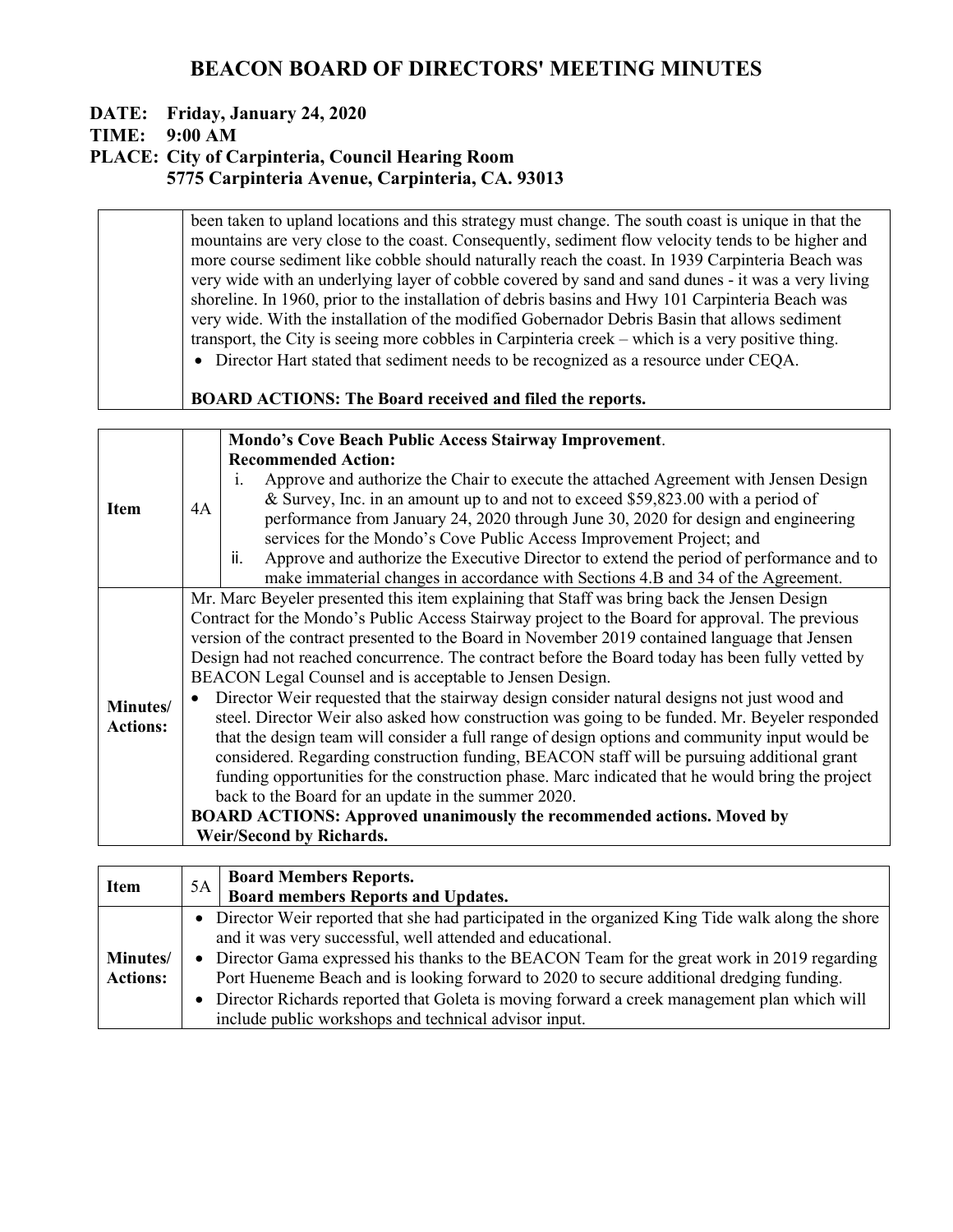## **DATE: Friday, January 24, 2020**

**TIME: 9:00 AM**

**PLACE: City of Carpinteria, Council Hearing Room**

**5775 Carpinteria Avenue, Carpinteria, CA. 93013**

|                 | <b>BEACON Organization - Executive Staff Transition 2020</b>                                          |                                                                                                                                     |  |  |  |
|-----------------|-------------------------------------------------------------------------------------------------------|-------------------------------------------------------------------------------------------------------------------------------------|--|--|--|
|                 |                                                                                                       | <b>Recommended Actions:</b>                                                                                                         |  |  |  |
|                 |                                                                                                       | Receive report from BEACON Board Chair and Executive Director and approve ED<br>$\mathbf{i}$ .                                      |  |  |  |
|                 |                                                                                                       | proposal for Calendar Year 2020 Transition Activities, including job duties for Deputy                                              |  |  |  |
|                 |                                                                                                       | <b>Executive Director</b>                                                                                                           |  |  |  |
|                 |                                                                                                       | ii.<br>Authorize the Chair to appoint an ad hoc Transition Subcommittee of five BEACON                                              |  |  |  |
| <b>Item</b>     | 5B                                                                                                    | <b>Board Members</b>                                                                                                                |  |  |  |
|                 |                                                                                                       | iii.<br>Approve and authorize the Executive Director recommendation to appoint Marc                                                 |  |  |  |
|                 |                                                                                                       | Beyeler as Deputy Executive Director for Calendar Year 2020                                                                         |  |  |  |
|                 |                                                                                                       | Approve and authorize the Chair to execute a Second Amendment to Agreement with<br>iv.                                              |  |  |  |
|                 |                                                                                                       | MBA Consultants to increase the scope of work to include Marc Beyeler serving as the                                                |  |  |  |
|                 |                                                                                                       | Deputy Executive Director of BEACON and to add \$28,000 for increased services for                                                  |  |  |  |
|                 |                                                                                                       | a total amount not to exceed \$64,250 with no change to the period of performance                                                   |  |  |  |
|                 |                                                                                                       | terminating on June 30, 2020.<br>Mr. Brian Brennan presented this item. Starting in January 2021, Supervisor Bennett will no longer |  |  |  |
|                 |                                                                                                       | hold the First District Supervisor seat and Executive Director Brian Brennan will no longer be                                      |  |  |  |
|                 |                                                                                                       | available to serve as an unpaid Executive Director. Consequently, Mr. Brennan will end his service                                  |  |  |  |
|                 | as Executive Director in December 2020. As a result, Staff is recommending the Board authorize        |                                                                                                                                     |  |  |  |
|                 | the Chair to appoint a Transition Sub-committee of up to five BEACON representatives to               |                                                                                                                                     |  |  |  |
|                 | coordinate with staff on transition tasks and to meet by teleconference in alternating months from    |                                                                                                                                     |  |  |  |
|                 | BEACON Board meetings as needed to hear updates from staff on the status of transition planning,      |                                                                                                                                     |  |  |  |
|                 | including multi-year strategic and financial planning goals and staff reports for Board consideration |                                                                                                                                     |  |  |  |
|                 | in 2020. In addition, Mr. Brennan recommended Marc Beyeler be designated Deputy Executive             |                                                                                                                                     |  |  |  |
|                 |                                                                                                       | Director for BEACON for the calendar year 2020, starting in January 2020 to coordinate transition                                   |  |  |  |
|                 |                                                                                                       | planning under the direction of the Executive Director and in close coordination with the Transition                                |  |  |  |
| Minutes/        |                                                                                                       | Sub-committee. Furthermore, Executive Director Brennan is recommending that Mr. Bayeler                                             |  |  |  |
| <b>Actions:</b> |                                                                                                       | succeed as Executive Director at the conclusion of 2020.                                                                            |  |  |  |
|                 |                                                                                                       |                                                                                                                                     |  |  |  |
|                 | $\bullet$                                                                                             | Director Bennett stated that the role Mr. Brennan has played as Executive Director has been                                         |  |  |  |
|                 |                                                                                                       | amazing. He also stated that it is time to elevate BEACON. SLR is here and it would be foolish                                      |  |  |  |
|                 |                                                                                                       | if we do not expand BEACON's presence.                                                                                              |  |  |  |
|                 | $\bullet$                                                                                             | Director Richards stated that it is important that Staff outreach to the individual member agency                                   |  |  |  |
|                 |                                                                                                       | Councils and Board of Supervisors to secure acknowledgement of the role and importance of                                           |  |  |  |
|                 |                                                                                                       | <b>BEACON.</b>                                                                                                                      |  |  |  |
|                 |                                                                                                       |                                                                                                                                     |  |  |  |
|                 |                                                                                                       | <b>BOARD ACTIONS:</b>                                                                                                               |  |  |  |
|                 |                                                                                                       | Approval of Transition Sub-committee members Directors Hart, Weir, Gama and Richards.                                               |  |  |  |
|                 |                                                                                                       | Approved unanimously all Recommended Actions. Moved by Bennett/Second by Gama.                                                      |  |  |  |